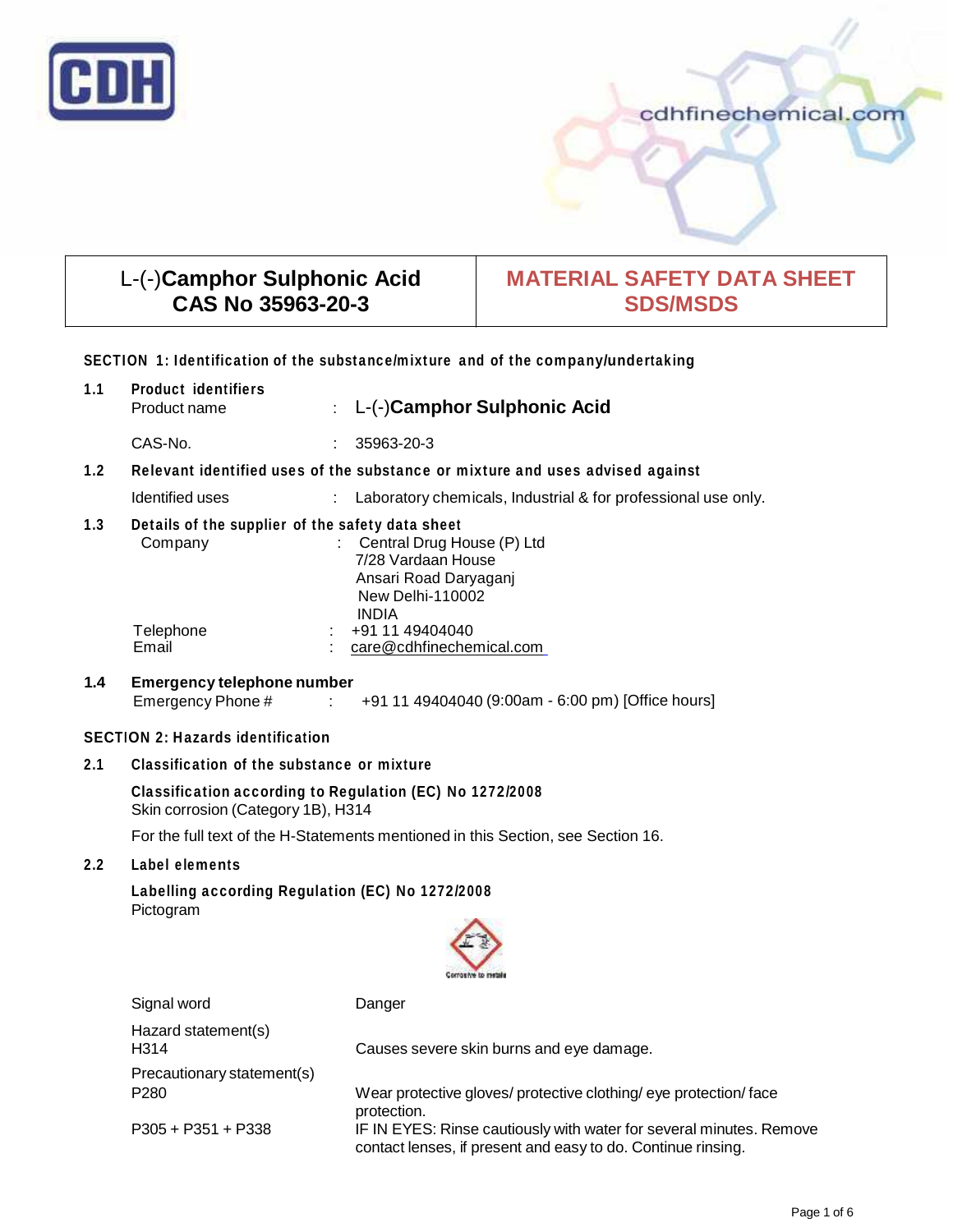P310 **Immediately call a POISON CENTER/doctor.** 

Supplemental Hazard **Statements** none

## **2.3 Other hazards**

This substance/mixture contains no components considered to be either persistent, bioaccumulative and toxic (PBT), or very persistent and very bioaccumulative (vPvB) at levels of 0.1% or higher.

## **SECTION 3: Composition/information on ingredients**

| <b>Substances</b> |                                                                       |                                          |               |  |  |
|-------------------|-----------------------------------------------------------------------|------------------------------------------|---------------|--|--|
| Synonyms          | (-)-Camphor-10-sulfonic acid<br>÷                                     |                                          |               |  |  |
|                   | (1R)-Camphor-10-sulfonic acid                                         |                                          |               |  |  |
|                   |                                                                       | $(1R)$ - $(-)$ -Camphor-10-sulfonic acid |               |  |  |
| Formula           | $\therefore$ C10H16O4S                                                |                                          |               |  |  |
| Molecular weight  | 232.30 g/mol                                                          |                                          |               |  |  |
| CAS-No.           | 35963-20-3                                                            |                                          |               |  |  |
| EC-No.            | 252-817-9                                                             |                                          |               |  |  |
|                   | Hazardous ingredients according to Regulation (EC) No 1272/2008       |                                          |               |  |  |
| Component         |                                                                       | Classification                           | Concentration |  |  |
|                   | (1R)-[7,7-Dimethyl-2-oxobicyclo[2.2.1]hept-1-yl]methanesulphonic acid |                                          |               |  |  |
| CAS-No.           | 35963-20-3                                                            | Skin Corr. 1B: H314                      | $\leq$ 100 %  |  |  |
| $EC-No$ .         | 252-817-9                                                             |                                          |               |  |  |

For the full text of the H-Statements mentioned in this Section, see Section 16.

## **SECTION 4: First aid measures**

## **4.1 Description of first aid measures**

#### **General advice**

Consult a physician. Show this safety data sheet to the doctor in attendance.

#### **If inhaled**

If breathed in, move person into fresh air. If not breathing, give artificial respiration. Consult a physician.

#### **In case of skin contact**

Take off contaminated clothing and shoes immediately. Wash off with soap and plenty of water. Consult a physician.

## **In case of eye contact**

Rinse thoroughly with plenty of water for at least 15 minutes and consult a physician.

#### **If swallowed**

Do NOT induce vomiting. Never give anything by mouth to an unconscious person. Rinse mouth with water. Consult a physician.

## **4.2 Most important symptoms and effects, both acute and delayed**

The most important known symptoms and effects are described in the labelling (see section 2.2) and/or in section 11

**4.3 Indication of any immediate medical attention and special treatment needed** No data available

## **SECTION 5: Firefighting measures**

**5.1 Extinguishing media**

## **Suitable extinguishing media**

Use water spray, alcohol-resistant foam, dry chemical or carbon dioxide.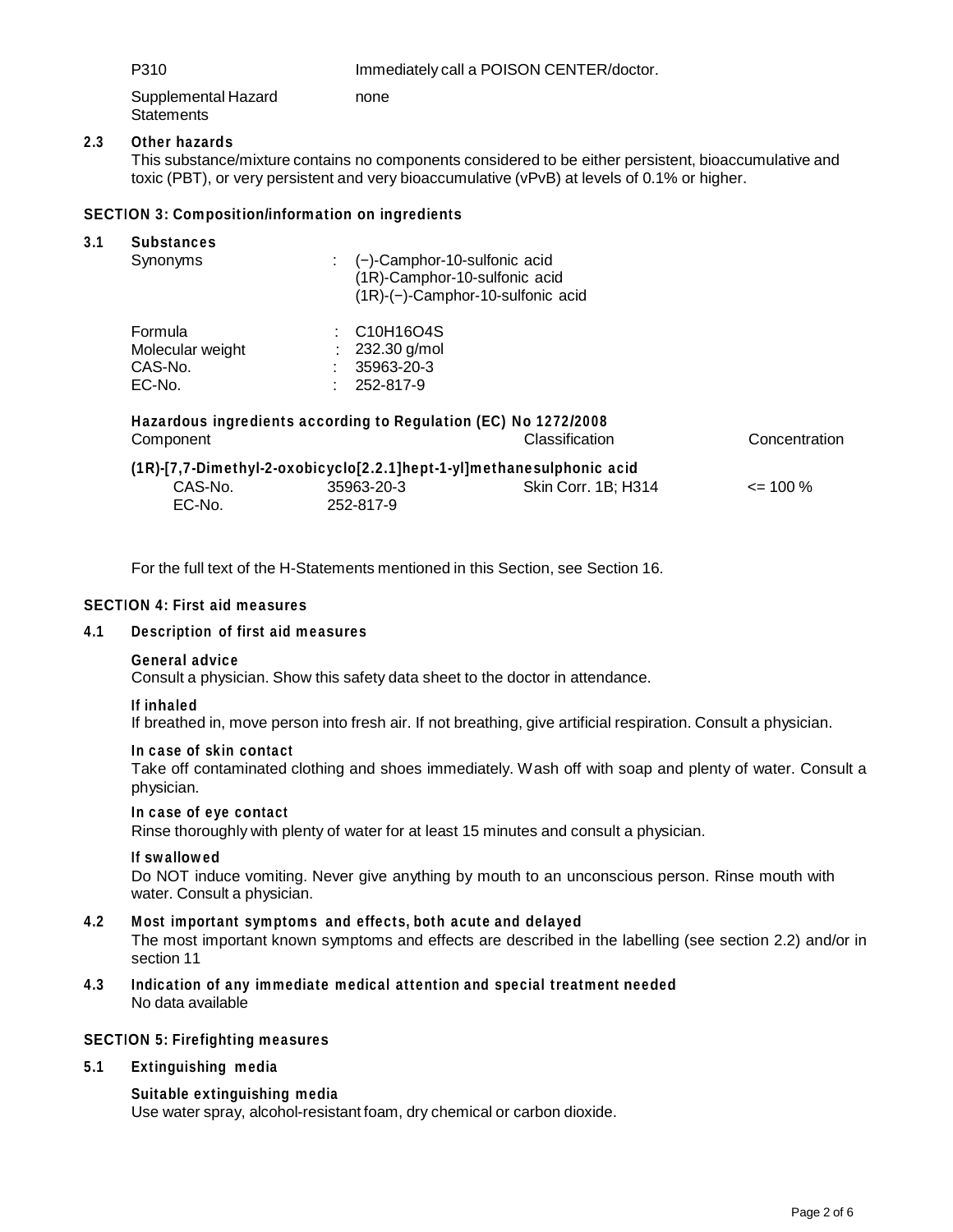- **5.2 Special hazards arising from the substance or mixture** Carbon oxides, Sulphur oxides
- **5.3 Advice for firefighters** Wear self-contained breathing apparatus for firefighting if necessary.
- **5.4 Further information** No data available

#### **SECTION 6: Accidental release measures**

- **6.1 Personal precautions, protective equipment and emergency procedures** Use personal protective equipment. Avoid dust formation. Avoid breathing vapours, mist or gas. Ensure adequate ventilation. Evacuate personnel to safe areas. Avoid breathing dust. For personal protection see section 8.
- **6.2 Environmental precautions** Do not let product enter drains.
- **6.3 Methods and materials for containment and cleaning up** Pick up and arrange disposal without creating dust. Sweep up and shovel. Keep in suitable, closed containers for disposal.
- **6.4 Reference to other sections** For disposal see section 13.

#### **SECTION 7: Handling and storage**

- **7.1 Precautions for safe handling** Avoid formation of dust and aerosols. Provide appropriate exhaust ventilation at places where dust is formed. For precautions see section 2.2.
- **7.2 Conditions for safe storage, including any incompatibilities** Store in cool place. Keep container tightly closed in a dry and well-ventilated place.
	- hygroscopic Storage class (TRGS 510): Non-combustible, corrosive hazardous materials
- **7.3 Specific end use(s)**

Apart from the uses mentioned in section 1.2 no other specific uses are stipulated

## **SECTION 8: Exposure controls/personal protection**

**8.1 Control parameters**

## **8.2 Exposure controls**

## **Appropriate engineering controls**

Handle in accordance with good industrial hygiene and safety practice. Wash hands before breaks and at the end of workday.

## **Personal protective equipment**

#### **Eye/face protection**

Face shield and safety glasses Use equipment for eye protection tested and approved under appropriate government standards such as NIOSH (US) or EN 166(EU).

#### **Skin protection**

Handle with gloves. Gloves must be inspected prior to use. Use proper glove removal technique (without touching glove's outer surface) to avoid skin contact with this product. Dispose of contaminated gloves after use in accordance with applicable laws and good laboratory practices. Wash and dry hands.

#### **Body Protection**

Complete suit protecting against chemicals, The type of protective equipment must be selected according to the concentration and amount of the dangerous substance at the specific workplace.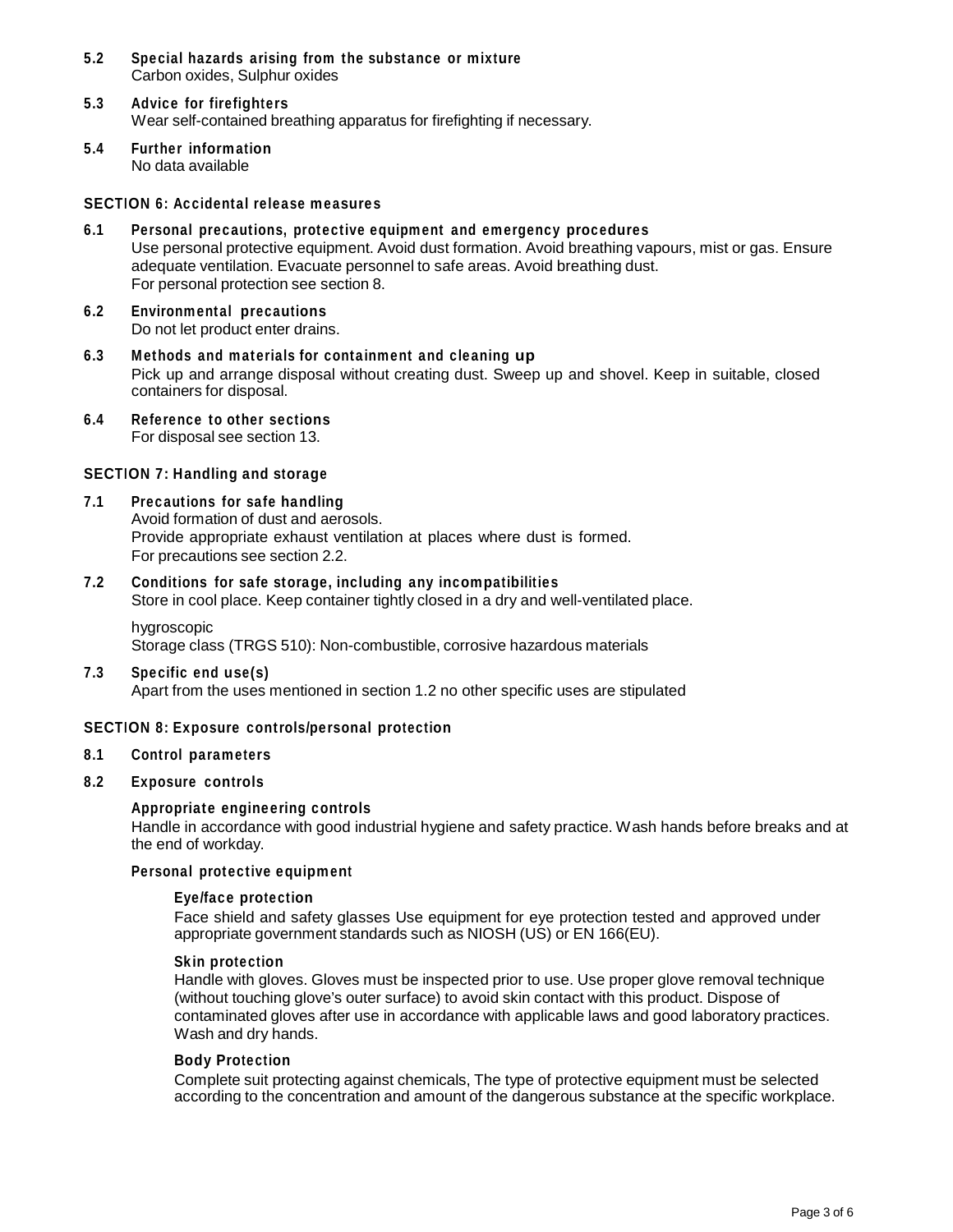## **Respiratory protection**

Where risk assessment shows air-purifying respirators are appropriate use (EN 143) respirator cartridges as a backup to engineering controls. If th full-face supplied air respirator. Use respirators and components tested and approved under appropriate government standards such as NIOSH (US) or CEN (EU).

## **Control of environmental exposure** Do not let product enter drains.

## **SECTION 9: Physical and chemical properties**

## **9.1 Information on basic physical and chemical properties**

|     | a) | Appearance                                         | Form: powder<br>Colour: white to cream |
|-----|----|----------------------------------------------------|----------------------------------------|
|     | b) | Odour                                              | No data available                      |
|     | c) | <b>Odour Threshold</b>                             | No data available                      |
|     | d) | рH                                                 | 1.2 - 1.4 at 20 g/l                    |
|     | e) | Melting point/freezing<br>dec. point               | Melting point/range: 196-200 °C -      |
|     | f) | Initial boiling point and<br>boiling range         | No data available                      |
|     | g) | Flash point                                        | No data available                      |
|     | h) | Evaporation rate                                   | No data available                      |
|     | i) | Flammability (solid, gas)                          | No data available                      |
|     | j) | Upper/lower<br>flammability or<br>explosive limits | No data available                      |
|     | k) | Vapour pressure                                    | No data available                      |
|     | I) | Vapour density                                     | No data available                      |
|     | m) | Relative density                                   | No data available                      |
|     | n) | Water solubility                                   | No data available                      |
|     | O) | Partition coefficient: n-<br>octanol/water         | No data available                      |
|     | p) | Auto-ignition<br>temperature                       | No data available                      |
|     | q) | Decomposition<br>temperature                       | No data available                      |
|     | r) | Viscosity                                          | No data available                      |
|     | s) | <b>Explosive properties</b>                        | No data available                      |
|     | t) | Oxidizing properties                               | No data available                      |
| 9.2 |    | Other safety information<br>No data available      |                                        |

## **SECTION 10: Stability and reactivity**

#### **10.1 Reactivity** No data available

- **10.2 Chemical stability** Stable under recommended storage conditions.
- **10.3 Possibility of hazardous reactions** No data available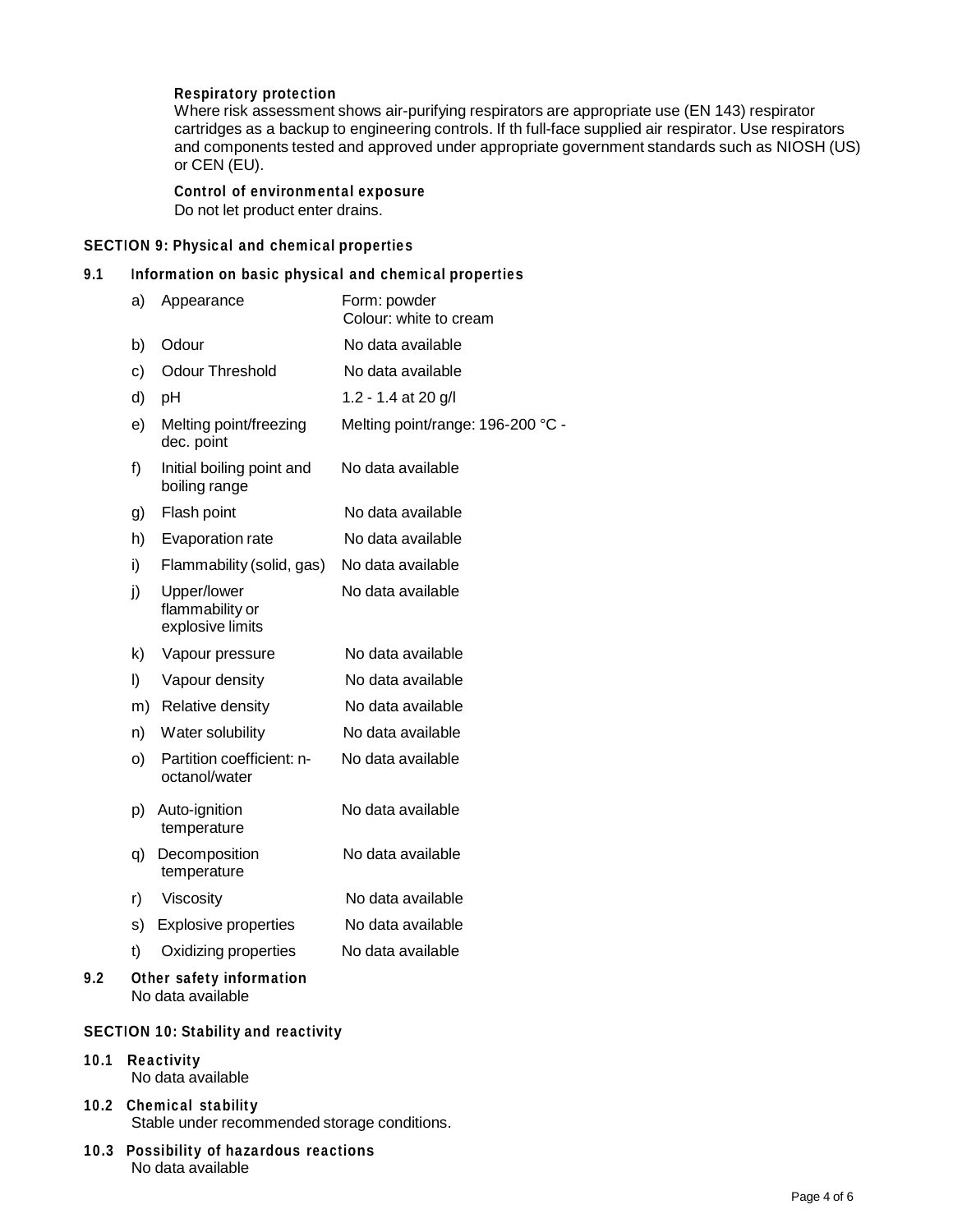- **10.4 Conditions to avoid** No data available
- **10.5 Incompatible materials** Strong oxidizing agents, Strong bases
- **10.6 Hazardous decomposition products** Hazardous decomposition products formed under fire conditions. - Carbon oxides, Sulphur oxides Other decomposition products - No data available In the event of fire: see section 5

## **SECTION 11: Toxicological information**

**11.1 Information on toxicological effects**

## **Acute toxicity**

No data available(1R)-[7,7-Dimethyl-2-oxobicyclo[2.2.1]hept-1-yl]methanesulphonic acid

**Skin corrosion/irritation** No data available((1R)-[7,7-Dimethyl-2-oxobicyclo[2.2.1]hept-1-yl]methanesulphonic acid)

**Serious eye damage/eye irritation** No data available((1R)-[7,7-Dimethyl-2-oxobicyclo[2.2.1]hept-1-yl]methanesulphonic acid)

**Respiratory orskin sensitisation** No data available((1R)-[7,7-Dimethyl-2-oxobicyclo[2.2.1]hept-1-yl]methanesulphonic acid)

#### **Germ cell mutagenicity**

No data available((1R)-[7,7-Dimethyl-2-oxobicyclo[2.2.1]hept-1-yl]methanesulphonic acid)

#### **Carcinogenicity**

IARC: No component of this product present at levels greater than or equal to 0.1% is identified as probable, possible or confirmed human carcinogen by IARC.

#### **Reproductive toxicity**

No data available((1R)-[7,7-Dimethyl-2-oxobicyclo[2.2.1]hept-1-yl]methanesulphonic acid)

## **Specific target organ toxicity - single exposure**

No data available((1R)-[7,7-Dimethyl-2-oxobicyclo[2.2.1]hept-1-yl]methanesulphonic acid)

# **Specific target organ toxicity - repeated exposure**

No data available

#### **Aspiration hazard**

No data available((1R)-[7,7-Dimethyl-2-oxobicyclo[2.2.1]hept-1-yl]methanesulphonic acid)

# **Additional Information**

RTECS: Not available

burning sensation, Cough, wheezing, laryngitis, Shortness of breath, spasm, inflammation and edema of the larynx, spasm, inflammation and edema of the bronchi, pneumonitis, pulmonary edema, Material is extremely destructive to tissue of the mucous membranes and upper respiratory tract, eyes, and skin.((1R)-[7,7-Dimethyl-2-oxobicyclo[2.2.1]hept-1-yl]methanesulphonic acid) To the best of our knowledge, the chemical, physical, and toxicological properties have not been thoroughly investigated.((1R)-[7,7-Dimethyl-2-oxobicyclo[2.2.1]hept-1-yl]methanesulphonic acid)

## **SECTION 12: Ecological information**

- **12.1 Toxicity** No data available
- **12.2 Persistence and degradability** No data available
- **12.3 Bioaccumulative potential** No data available